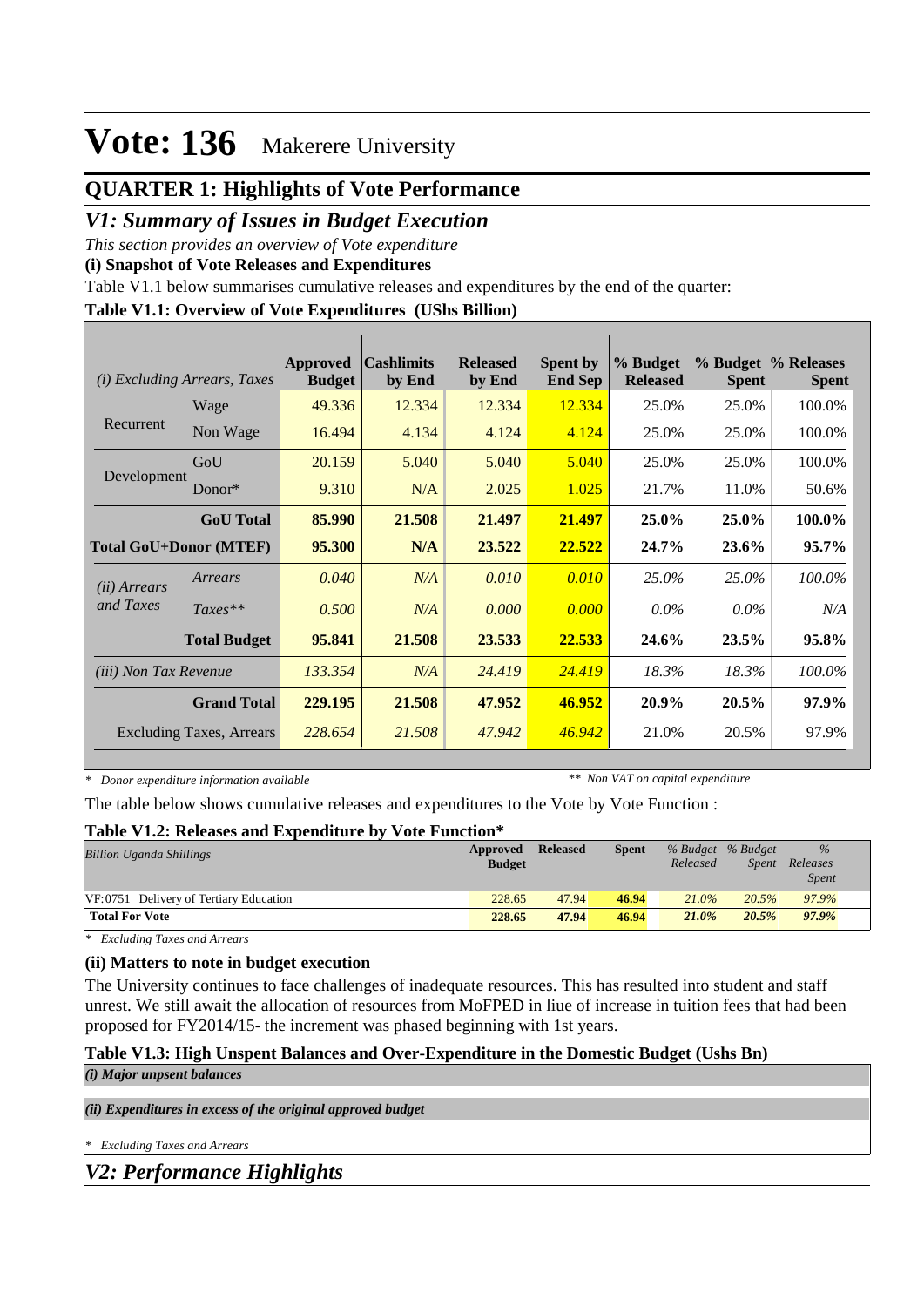### **QUARTER 1: Highlights of Vote Performance**

*This section provides highlights of output performance, focusing on key outputs and actions impelemented to improve section performance.*

#### **Table V2.1: Key Vote Output Indicators and Expenditures\***

| Vote, Vote Function<br><b>Key Output</b>            | <b>Approved Budget and</b><br><b>Planned outputs</b>                                                                                                                                                                                                                                                                                                                                                                                                                                | <b>Cumulative Expenditure</b><br>and Performance                                                                                                                                                                                                                                  | <b>Status and Reasons for any</b><br><b>Variation from Plans</b>                                                                                                                                                                                                                                       |
|-----------------------------------------------------|-------------------------------------------------------------------------------------------------------------------------------------------------------------------------------------------------------------------------------------------------------------------------------------------------------------------------------------------------------------------------------------------------------------------------------------------------------------------------------------|-----------------------------------------------------------------------------------------------------------------------------------------------------------------------------------------------------------------------------------------------------------------------------------|--------------------------------------------------------------------------------------------------------------------------------------------------------------------------------------------------------------------------------------------------------------------------------------------------------|
| Vote Function: 0751 Delivery of Tertiary Education  |                                                                                                                                                                                                                                                                                                                                                                                                                                                                                     |                                                                                                                                                                                                                                                                                   |                                                                                                                                                                                                                                                                                                        |
| Output: 075101                                      | <b>Teaching and Training</b>                                                                                                                                                                                                                                                                                                                                                                                                                                                        |                                                                                                                                                                                                                                                                                   |                                                                                                                                                                                                                                                                                                        |
| Description of Performance: Enrolment: Enrolment is | expected at 42000(38,552<br>undergraduate and 4000<br>graduate students).<br>Academic programmes include<br>112 undergraduate and 127<br>graduate programmes.<br>Operation and management of<br>two newly established campuses programmes<br>in Jinja and Fort Portal<br>Admission: 14,000 students<br>will be admitted in six<br>laboratory based and four<br>humanities and liberal arts units<br>of the university<br>Graduation 13,000 students in<br>their final year of study | Total registered students are<br>5,177 first years, 2620 second<br>year, 2526 third year, 525 forth<br>years and 129 fifth years of<br>which 4654 are famale and 6323<br>are male students. Academic<br>programmes include 112<br>undergraduate and 127 graduate                  | Students tend to register<br>towards the end of semester that<br>is examination time majorly<br>during the Months of Novemebr<br>and Decemeber for Sem 1 and<br>April and May for Semester 2.<br>Overall however the true<br>enrolment reflection can be<br>ascertained at the time of<br>registration |
| Performance Indicators:                             |                                                                                                                                                                                                                                                                                                                                                                                                                                                                                     |                                                                                                                                                                                                                                                                                   |                                                                                                                                                                                                                                                                                                        |
| No. of students graduating                          | 13,000                                                                                                                                                                                                                                                                                                                                                                                                                                                                              | $\theta$                                                                                                                                                                                                                                                                          |                                                                                                                                                                                                                                                                                                        |
| No. of students enrolled (UG<br>& P <sub>G</sub>    | 42,000                                                                                                                                                                                                                                                                                                                                                                                                                                                                              | 10,977                                                                                                                                                                                                                                                                            |                                                                                                                                                                                                                                                                                                        |
| No. of academic programs<br>taught                  | 212                                                                                                                                                                                                                                                                                                                                                                                                                                                                                 | 239                                                                                                                                                                                                                                                                               |                                                                                                                                                                                                                                                                                                        |
| <b>Output Cost:</b>                                 | <b>UShs Bn:</b><br>88.595                                                                                                                                                                                                                                                                                                                                                                                                                                                           | <b>UShs Bn:</b><br>16.539                                                                                                                                                                                                                                                         | 18.7%<br>% Budget Spent:                                                                                                                                                                                                                                                                               |
| Output: 075103                                      | Outreach                                                                                                                                                                                                                                                                                                                                                                                                                                                                            |                                                                                                                                                                                                                                                                                   |                                                                                                                                                                                                                                                                                                        |
|                                                     | Description of Performance: University Colleges offer short<br>courses/ non degree awards to<br>enhance skills development for<br>past, present and prospective<br>students                                                                                                                                                                                                                                                                                                         | Colleges participating in short<br>courses include COCIS,<br>CoBAMS, LAW, COVAB and<br>CHUSS. There is a systematic<br>restructuring to document the<br>cousrs and participants to the<br>different training programmes                                                           | This is a College driven<br>initiative and operates as and<br>when the courses are run to fit<br>within the timeframes                                                                                                                                                                                 |
| Performance Indicators:                             |                                                                                                                                                                                                                                                                                                                                                                                                                                                                                     |                                                                                                                                                                                                                                                                                   |                                                                                                                                                                                                                                                                                                        |
| Number of participants in<br>short courses          | 4,000                                                                                                                                                                                                                                                                                                                                                                                                                                                                               | 1,000                                                                                                                                                                                                                                                                             |                                                                                                                                                                                                                                                                                                        |
| <b>Output Cost:</b>                                 | <b>UShs Bn:</b><br>17.679                                                                                                                                                                                                                                                                                                                                                                                                                                                           | UShs Bn:                                                                                                                                                                                                                                                                          | 4.227 % Budget Spent:<br>23.9%                                                                                                                                                                                                                                                                         |
| Output: 075104                                      | <b>Students' Welfare</b>                                                                                                                                                                                                                                                                                                                                                                                                                                                            |                                                                                                                                                                                                                                                                                   |                                                                                                                                                                                                                                                                                                        |
| Description of Performance: Food allowance for 6303 | government supported students-                                                                                                                                                                                                                                                                                                                                                                                                                                                      | Food allowance for 6303<br>government supported students;<br>Accommodation and transport<br>for 3655 non resident<br>government supported<br>students;Staff salaries for staff<br>deployed in the halls; and<br>General management and<br>operation of the halls of<br>residences | N/A                                                                                                                                                                                                                                                                                                    |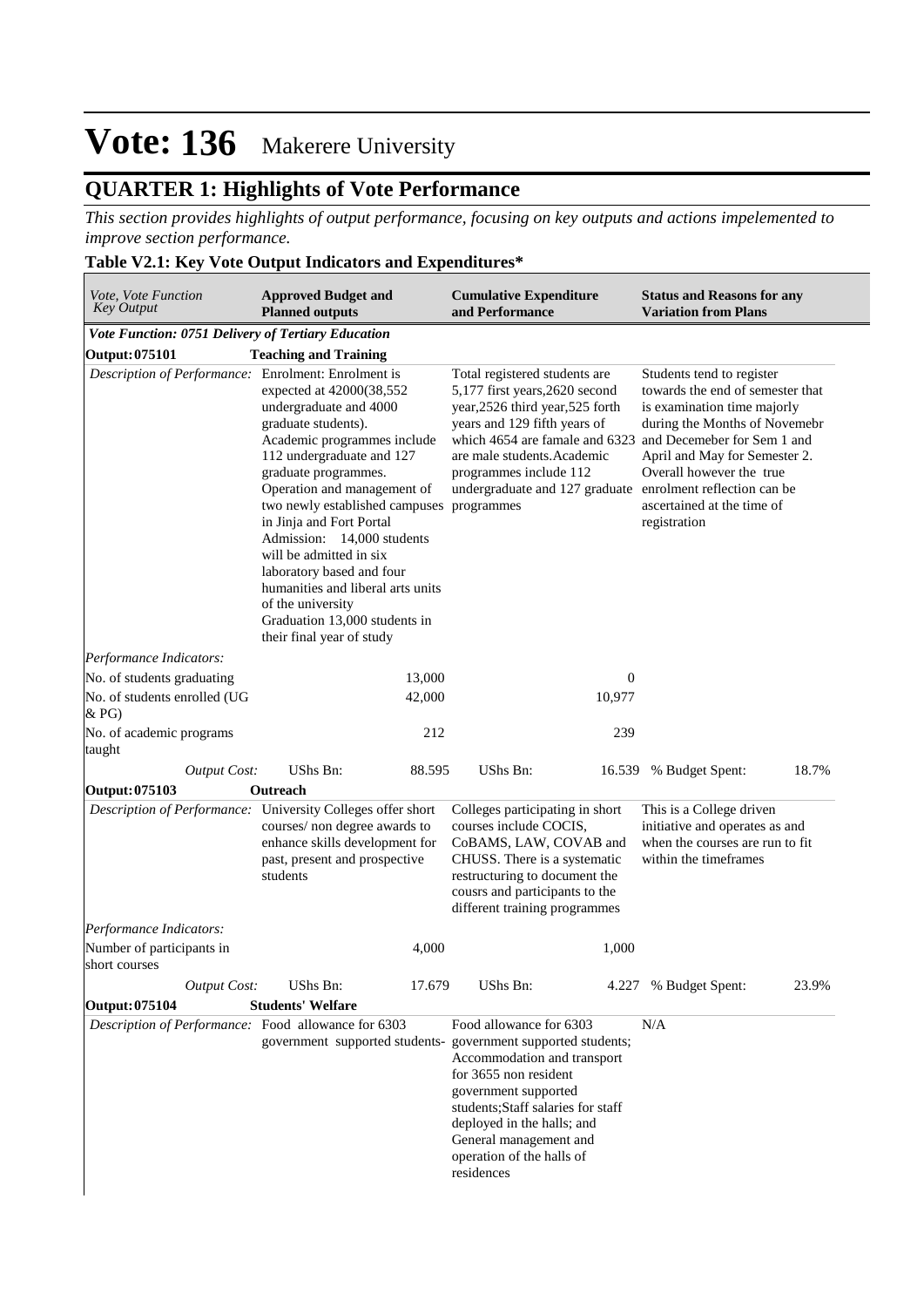### **QUARTER 1: Highlights of Vote Performance**

| <i>Vote, Vote Function</i><br><b>Key Output</b>                    | <b>Approved Budget and</b><br><b>Planned outputs</b>                  |                  | <b>Cumulative Expenditure</b><br>and Performance          |          | <b>Status and Reasons for any</b><br><b>Variation from Plans</b> |       |  |  |
|--------------------------------------------------------------------|-----------------------------------------------------------------------|------------------|-----------------------------------------------------------|----------|------------------------------------------------------------------|-------|--|--|
|                                                                    |                                                                       |                  | Counselling and health services<br>for staff ans students |          |                                                                  |       |  |  |
| Performance Indicators:                                            |                                                                       |                  |                                                           |          |                                                                  |       |  |  |
| Number of Private students<br>in Halls of Resisdence               |                                                                       | 1,740            |                                                           | 1,740    |                                                                  |       |  |  |
| Number of Government<br>students residing in halls of<br>residence |                                                                       | 2,650            |                                                           | 2,560    |                                                                  |       |  |  |
| <b>Output Cost:</b>                                                | UShs Bn:                                                              | 13.926           | UShs Bn:                                                  | 2.557    | % Budget Spent:                                                  | 18.4% |  |  |
| Output: 075180                                                     | Construction and rehabilitation of learning facilities (Universities) |                  |                                                           |          |                                                                  |       |  |  |
| Description of Performance: NIL                                    |                                                                       | N/A              |                                                           |          | N/A                                                              |       |  |  |
| Performance Indicators:                                            |                                                                       |                  |                                                           |          |                                                                  |       |  |  |
| No. of upcountry learning<br>centres rehabilitated                 |                                                                       | $\Omega$         |                                                           | $\Omega$ |                                                                  |       |  |  |
| Area of Library space<br>constructed $(m2)$                        |                                                                       | $\Omega$         |                                                           | $\theta$ |                                                                  |       |  |  |
| <b>Output Cost:</b>                                                | UShs Bn:                                                              | 8.066            | UShs Bn:                                                  | 1.777    | % Budget Spent:                                                  | 22.0% |  |  |
| <b>Vote Function Cost</b>                                          | <b>UShs Bn:</b>                                                       | 228.654 UShs Bn: |                                                           | 46.942   | % Budget Spent:                                                  | 20.5% |  |  |
| <b>Cost of Vote Services:</b>                                      | $\mathit{UShs}\, \mathit{Bn}$ :                                       | 228.654 UShs Bn: |                                                           | 46.942   | % Budget Spent:                                                  | 20.5% |  |  |

*\* Excluding Taxes and Arrears*

Disharmony between the Staff payroll as captured by the OBT at budgeting stage in comparison to the Minstry of Public Service Performance detail. While the budget payroll details are categorised by College and department, the MoPS payroll is generic and unformated MoPS. This is likely to generate errors in the data capture for the quarter.

#### **Table V2.2: Implementing Actions to Improve Vote Performance**

| <b>Planned Actions:</b>                                                                                                                                                                                                                                                         | <b>Actual Actions:</b>                                                                                                                                                                                                                                                                                                                                            | <b>Reasons for Variation</b> |
|---------------------------------------------------------------------------------------------------------------------------------------------------------------------------------------------------------------------------------------------------------------------------------|-------------------------------------------------------------------------------------------------------------------------------------------------------------------------------------------------------------------------------------------------------------------------------------------------------------------------------------------------------------------|------------------------------|
| Vote: 136 Makerere University                                                                                                                                                                                                                                                   |                                                                                                                                                                                                                                                                                                                                                                   |                              |
| Vote Function: 07.51 Delivery of Tertiary Education                                                                                                                                                                                                                             |                                                                                                                                                                                                                                                                                                                                                                   |                              |
| Provisision made to evaluate the existing<br>status of teaching facilities includig<br>laboratories. Support uder the AfDB<br>targeting selected laboratories in the<br>science based Colleges- Master plan<br>outlining phased maintannce and<br>improvmeneyts to be finalised | <b>Finalised with Architectural drawings</b><br>for rehabilitation of selected discipline<br>specific and multi-disciplinary<br><b>Laboratory facilities- The requirement</b><br>specification and documentation of<br>equipment for the identified<br>laboratories. The procurement process<br>will be handled by the Ministry of<br><b>Eductaion and Sports</b> | N/A                          |

### *V3: Details of Releases and Expenditure*

*This section provides a comprehensive summary of the outputs delivered by the Vote and further details of Vote expenditures by Vote Function and Expenditure Item.*

#### **Table V3.1: GoU Releases and Expenditure by Output\***

| <b>Billion Uganda Shillings</b>        | Approved<br><b>Budget</b> | <b>Released</b> | <b>Spent</b> | $%$ GoU<br><b>Budget</b> | $%$ GoU<br><b>Budget</b> | $%$ GoU<br>Releases |  |
|----------------------------------------|---------------------------|-----------------|--------------|--------------------------|--------------------------|---------------------|--|
|                                        |                           |                 |              | Released                 | <b>Spent</b>             | <i>Spent</i>        |  |
| VF:0751 Delivery of Tertiary Education | 85.99                     | 21.50           | 21.50        | $25.0\%$                 | $25.0\%$                 | $100.0\%$           |  |
| Class: Outputs Provided                | 73.84                     | 18.46           | 18.46        | $25.0\%$                 | $25.0\%$                 | $100.0\%$           |  |
| $ 075101$ Teaching and Training        | 27.34                     | 6.83            | 6.83         | $25.0\%$                 | $25.0\%$                 | $100.0\%$           |  |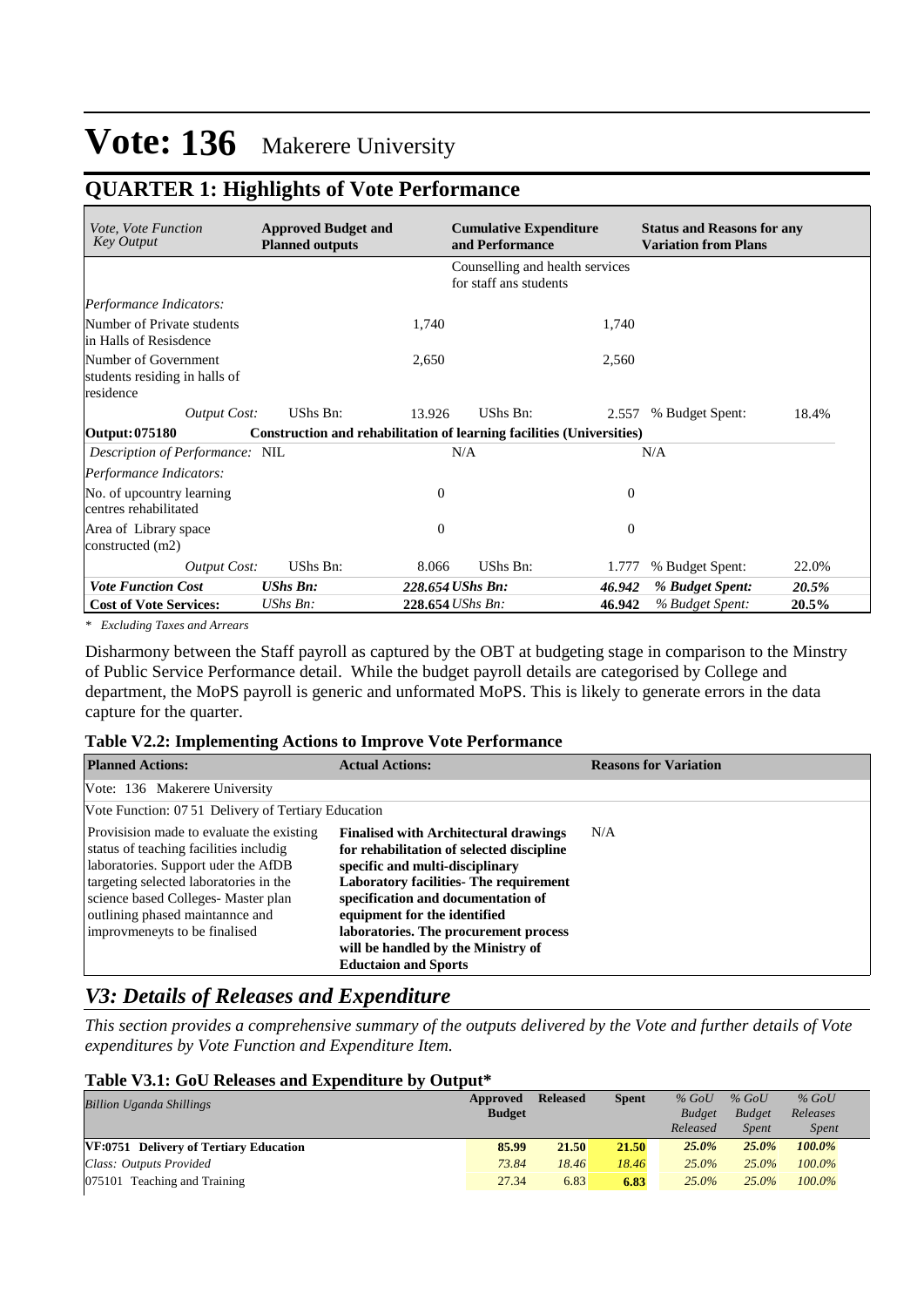## **QUARTER 1: Highlights of Vote Performance**

| 075102 Research, Consultancy and Publications                   | 14.25 | 3.56  | 3.56  | $25.0\%$ | $25.0\%$ | 100.0%    |
|-----------------------------------------------------------------|-------|-------|-------|----------|----------|-----------|
| 075103 Outreach                                                 | 7.90  | 1.97  | 1.97  | $25.0\%$ | $25.0\%$ | 100.0%    |
| 075104 Students' Welfare                                        | 9.86  | 2.47  | 2.47  | $25.0\%$ | $25.0\%$ | 100.0%    |
| 075105 Administration and Support Services                      | 14.50 | 3.62  | 3.62  | $25.0\%$ | $25.0\%$ | $100.0\%$ |
| Class: Outputs Funded                                           | 1.63  | 0.41  | 0.41  | $25.0\%$ | $25.0\%$ | 100.0%    |
| 075151 Support to Infectious Diseases Institute                 | 1.63  | 0.41  | 0.41  | 25.0%    | $25.0\%$ | $100.0\%$ |
| Class: Capital Purchases                                        | 10.52 | 2.63  | 2.63  | $25.0\%$ | $25.0\%$ | 100.0%    |
| 075173 Roads, Streets and Highways                              | 0.10  | 0.00  | 0.00  | $0.0\%$  | $0.0\%$  | N/A       |
| 075175 Purchase of Motor Vehicles and Other Transport Equipment | 0.18  | 0.05  | 0.05  | $25.0\%$ | 25.0%    | $100.0\%$ |
| 075176 Purchase of Office and ICT Equipment, including Software | 0.23  | 0.06  | 0.06  | 25.0%    | $25.0\%$ | 100.0%    |
| 075177 Purchase of Specialised Machinery & Equipment            | 2.70  | 0.68  | 0.68  | 25.0%    | $25.0\%$ | 100.0%    |
| 075180 Construction and rehabilitation of learning facilities   | 7.31  | 1.85  | 1.85  | 25.3%    | 25.3%    | 100.0%    |
| (Universities)                                                  |       |       |       |          |          |           |
| <b>Total For Vote</b>                                           | 85.99 | 21.50 | 21.50 | 25.0%    | 25.0%    | 100.0%    |

*\* Excluding Taxes and Arrears*

#### **Table V3.2: 2014/15 GoU Expenditure by Item**

| <b>Billion Uganda Shillings</b>                           | Approved<br><b>Budget</b> | <b>Releases</b> | <b>Expend-</b><br>iture | % Budged<br><b>Released</b> | % Budget<br><b>Spent</b> | %Releases<br><b>Spent</b> |
|-----------------------------------------------------------|---------------------------|-----------------|-------------------------|-----------------------------|--------------------------|---------------------------|
| <b>Output Class: Outputs Provided</b>                     | 73.84                     | 18.46           | 18.46                   | 25.0%                       | 25.0%                    | 100.0%                    |
| 211101 General Staff Salaries                             | 49.34                     | 12.33           | 12.33                   | 25.0%                       | 25.0%                    | 100.0%                    |
| 222003 Information and communications technology (ICT)    | 0.54                      | 0.14            | 0.14                    | 25.0%                       | 25.0%                    | 100.0%                    |
| 223005 Electricity                                        | 1.68                      | 0.42            | 0.42                    | 25.0%                       | 25.0%                    | 100.0%                    |
| 223006 Water                                              | 3.20                      | 0.80            | 0.80                    | 25.0%                       | 25.0%                    | 100.0%                    |
| 282103 Scholarships and related costs                     | 19.08                     | 4.77            | 4.77                    | 25.0%                       | 25.0%                    | 100.0%                    |
| <b>Output Class: Outputs Funded</b>                       | 1.63                      | 0.41            | 0.41                    | 25.0%                       | 25.0%                    | 100.0%                    |
| 263106 Other Current grants (Current)                     | 1.63                      | 0.41            | 0.41                    | 25.0%                       | 25.0%                    | 100.0%                    |
| <b>Output Class: Capital Purchases</b>                    | 11.02                     | 2.63            | 2.63                    | 23.9%                       | 23.9%                    | 100.0%                    |
| 231001 Non Residential buildings (Depreciation)           | 3.19                      | 0.63            | 0.63                    | 19.6%                       | 19.6%                    | 100.0%                    |
| 231003 Roads and bridges (Depreciation)                   | 0.10                      | 0.00            | 0.00                    | 0.0%                        | 0.0%                     | N/A                       |
| 231004 Transport equipment                                | 0.18                      | 0.05            | 0.05                    | 25.0%                       | 25.0%                    | 100.0%                    |
| 231005 Machinery and equipment                            | 2.93                      | 0.73            | 0.73                    | 25.0%                       | 25.0%                    | 100.0%                    |
| 231007 Other Fixed Assets (Depreciation)                  | 0.00                      | 0.08            | 0.08                    | N/A                         | N/A                      | 100.0%                    |
| 281501 Environment Impact Assessment for Capital Works    | 1.20                      | 0.34            | 0.34                    | 28.0%                       | 28.0%                    | 100.0%                    |
| 281503 Engineering and Design Studies & Plans for capital | 2.92                      | 0.82            | 0.82                    | 28.0%                       | 28.0%                    | 100.0%                    |
| 312204 Taxes on Machinery, Furniture & Vehicles           | 0.50                      | 0.00            | 0.00                    | 0.0%                        | 0.0%                     | N/A                       |
| <b>Output Class: Arrears</b>                              | 0.04                      | 0.01            | 0.01                    | 25.0%                       | 25.0%                    | 100.0%                    |
| 321614 Electricity arrears (Budgeting)                    | 0.04                      | 0.01            | 0.01                    | 25.0%                       | 25.0%                    | 100.0%                    |
| <b>Grand Total:</b>                                       | 86.53                     | 21.51           | 21.51                   | 24.9%                       | 24.9%                    | 100.0%                    |
| <b>Total Excluding Taxes and Arrears:</b>                 | 85.99                     | 21.50           | 21.50                   | 25.0%                       | 25.0%                    | 100.0%                    |

#### **Table V3.3: GoU Releases and Expenditure by Project and Programme\***

|      |                                          |               | -               |              |               |               |              |
|------|------------------------------------------|---------------|-----------------|--------------|---------------|---------------|--------------|
|      | <b>Billion Uganda Shillings</b>          | Approved      | <b>Released</b> | <b>Spent</b> | $%$ GoU       | $%$ GoU       | $%$ GoU      |
|      |                                          | <b>Budget</b> |                 |              | <b>Budget</b> | <b>Budget</b> | Releases     |
|      |                                          |               |                 |              | Released      | <i>Spent</i>  | <i>Spent</i> |
|      | VF:0751 Delivery of Tertiary Education   | 85.99         | 21.50           | 21.50        | $25.0\%$      | 25.0%         | 100.0%       |
|      | <b>Recurrent Programmes</b>              |               |                 |              |               |               |              |
| 01   | Headquarters                             | 65.83         | 16.46           | 16.46        | $25.0\%$      | 25.0%         | $100.0\%$    |
|      | Development Projects                     |               |                 |              |               |               |              |
| 0184 | <b>Institutional Development Program</b> | 0.00          | 0.00            | 0.00         | N/A           | N/A           | N/A          |
| 1132 | Food Technology Incubations              | 4.50          | 1.13            | 1.13         | $25.0\%$      | 25.0%         | $100.0\%$    |
| 1133 | <b>Technology Innovations</b>            | 4.50          | 1.13            | 1.13         | 25.0%         | 25.0%         | $100.0\%$    |
| 1134 | <b>SPEDA</b>                             | 1.00          | 0.25            | 0.25         | 25.0%         | 25.0%         | $100.0\%$    |
| 1250 | Support to Innovation - EV Car Project   | 10.00         | 2.54            | 2.54         | 25.4%         | 25.4%         | 100.0%       |